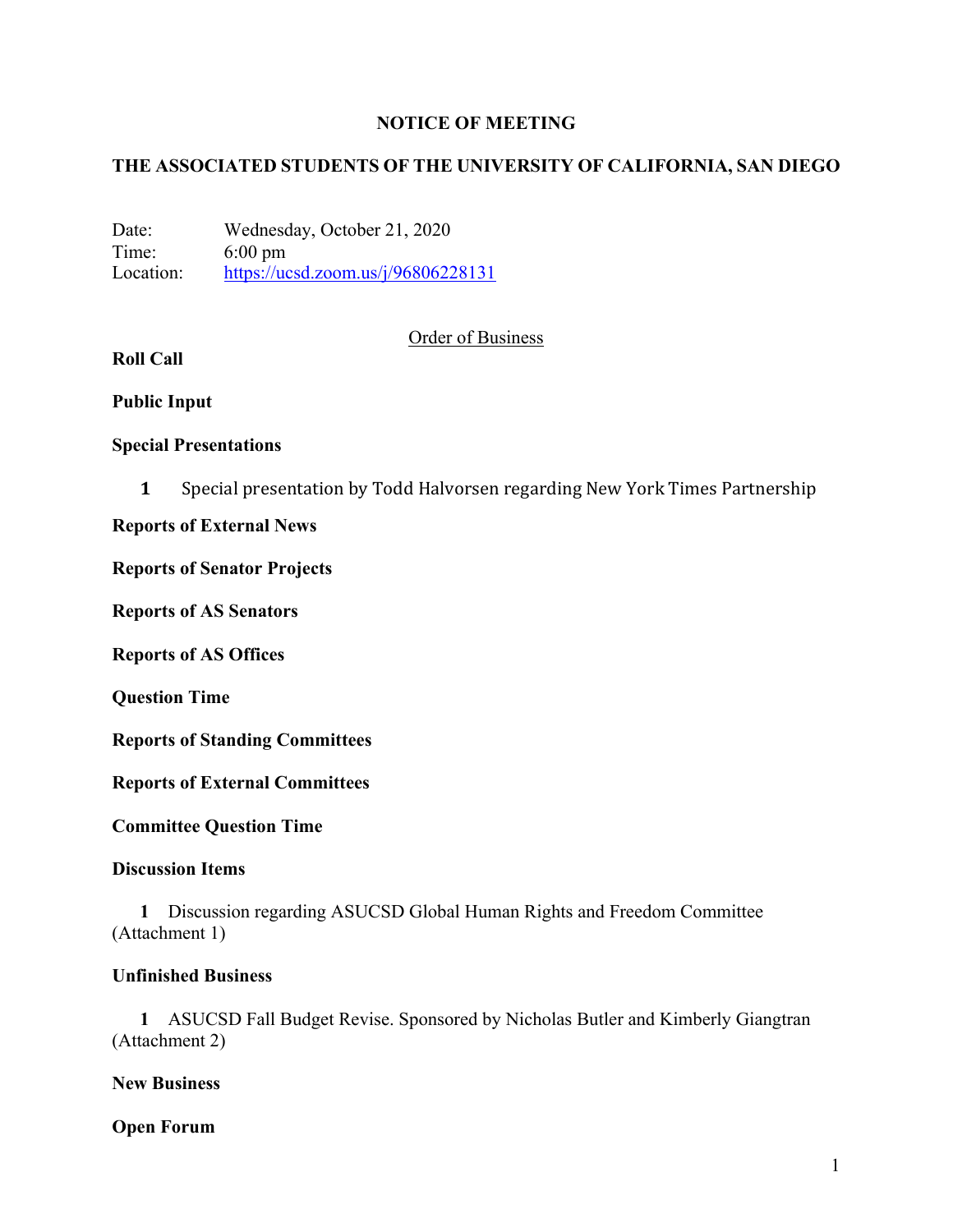# **Roll Call**

# **Written Reports**

## Bills in Committee

# **Finance Committee**

# **Legislative Committee**

**L1** Cancellation of Senate Meeting: November 4th, 2020. Sponsored by Kimberly Giangtran

**L2** Appointment of Isabella Sung as Chief of Staff of AS Office of College Affairs effective immediately until Week 8 of Spring Quarter. Sponsored by Kimberly Giangtran

**L3** Appointment of Sooah Jeong as Director of Marketing of AS Office of College Affairs effective immediately until Week 8 of Spring Quarter. Sponsored by Kimberly Giangtran

**L4** Appointment of Allyn Reyes as Director of Marketing of AS Office of College Affairs effective immediately until Week 8 of Spring Quarter. Sponsored by Kimberly Giangtran

**L5** Appointment of Jenny Huynh as Director of Special Events of AS Office of College Affairs effective immediately until Week 8 of Spring Quarter. Sponsored by Kimberly Giangtran

**L6** Appointment of Aditya Mody as Director of Special Events of AS Office of College Affairs effective immediately until Week 8 of Spring Quarter. Sponsored by Kimberly Giangtran

**L7** Appointment of Andrew (Jiahui) Lin as Office of Academic Affairs Chief of Staff effective immediately until the appointment of a successor. Sponsored by Kimberly Giangtran

**L8** Appointment of Lara Aumann as Office of Academic Affairs Special Advisor effective immediately until the appointment of a successor. Sponsored by Kimberly Giangtran

**L9** Appointment of Thomas Le as Office of Academic Affairs Advocacy Director effective immediately until the appointment of a successor. Sponsored by Kimberly Giangtran

**L10** Appointment of Jaden Cramlet as Office of Academic Affairs Deputy Advocacy Director effective immediately until the appointment of a successor. Sponsored by Kimberly Giangtran

**L11** Appointment of Sharon (Wan-Hsuan) Lin as Office of Academic Affairs Programming Director effective immediately until the appointment of a successor. Sponsored by Kimberly Giangtran

**L12** Appointment of TBD as Chief of Staff for the Office of Campus Affairs effective immediately until appointment of a successor. Sponsored by Hannah R Kreitman